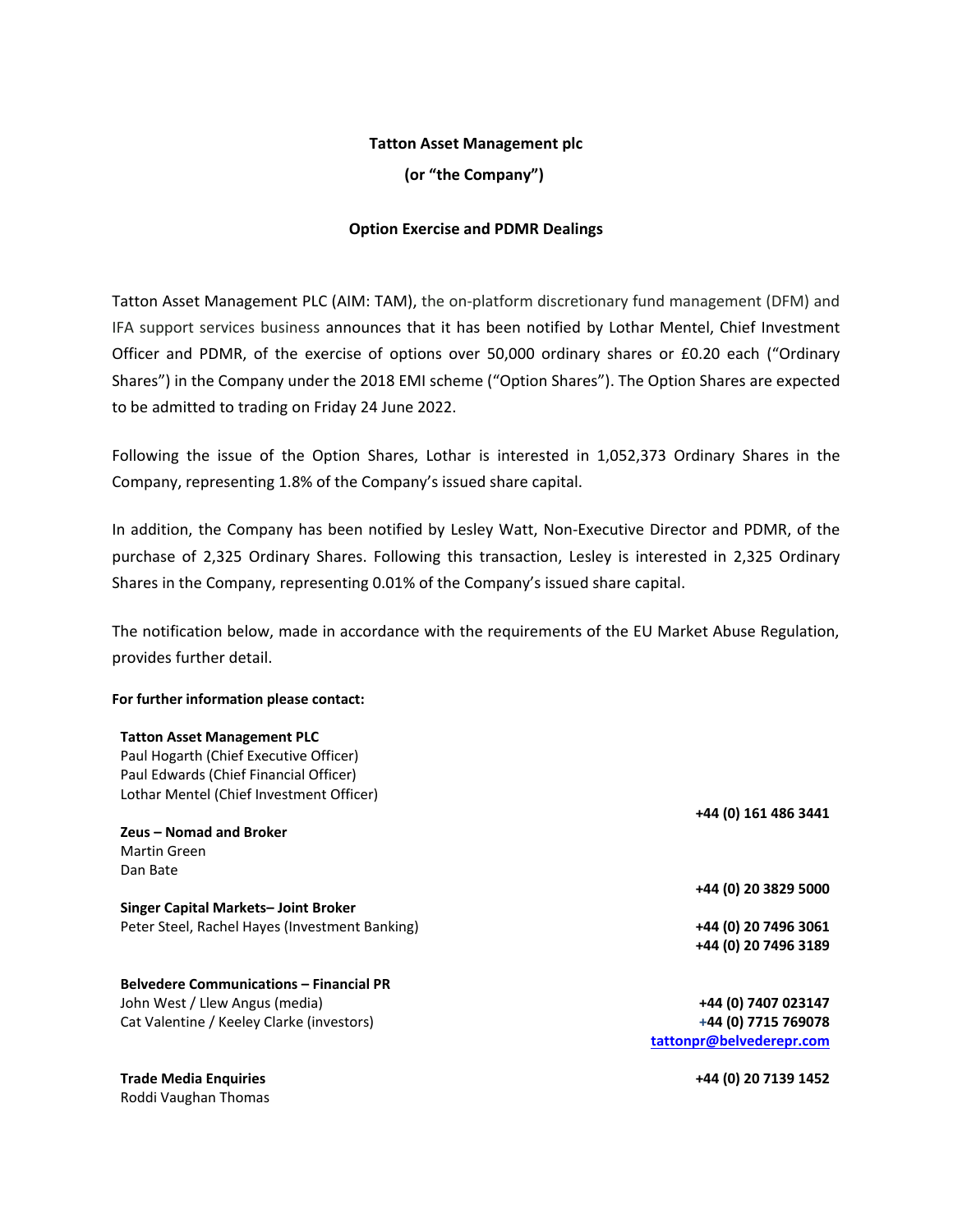For more information, please visit[: www.tattonassetmanagement.com](http://www.tattonassetmanagement.com/)

The notification below, made in accordance with the requirements of the EU Market Abuse Regulation, provides further detail.

# **Notification and public disclosure of transactions by persons discharging managerial responsibilities and persons closely associated with them.**

| $\mathbf 1$    | Details of the person discharging managerial responsibilities / person closely associated                                                                                                            |                                                     |  |
|----------------|------------------------------------------------------------------------------------------------------------------------------------------------------------------------------------------------------|-----------------------------------------------------|--|
| a)             | Name                                                                                                                                                                                                 | <b>Lothar Mentel</b>                                |  |
| $\overline{2}$ | Reason for the notification                                                                                                                                                                          |                                                     |  |
| a)             | Position/status                                                                                                                                                                                      | PDMR, Chief Investment Officer                      |  |
| b)             | Initial notification<br>/Amendment                                                                                                                                                                   | Initial notification                                |  |
| 3              | Details of the issuer, emission allowance market participant, auction platform, auctioneer or auction<br>monitor                                                                                     |                                                     |  |
| a)             | Name                                                                                                                                                                                                 | Tatton Asset Management plc                         |  |
| b)             | LEI                                                                                                                                                                                                  | 213800G2F8I1N7HTVP88                                |  |
| $\overline{4}$ | Details of the transaction(s): section to be repeated for (i) each type of instrument; (ii) each type of<br>transaction; (iii) each date; and (iv) each place where transactions have been conducted |                                                     |  |
| a)             | Description of the<br>financial<br>instrument, type<br>of instrument                                                                                                                                 | Ordinary Shares of £0.20 each<br>ISIN: GB00BYX1P358 |  |
|                | Identification<br>code                                                                                                                                                                               |                                                     |  |
| b)             | Nature of the<br>transaction                                                                                                                                                                         | Exercise of 2018 EMI Options                        |  |
| c)             | Price(s) and<br>volume(s)                                                                                                                                                                            | <b>NIL</b><br>Price:<br>Volume: 50,000              |  |
| d)             | Aggregated<br>information<br>- Aggregated<br>volume<br>- Price                                                                                                                                       | Price:<br><b>NIL</b><br>Volume: 50,000              |  |
| e)             | Date of the<br>transaction                                                                                                                                                                           | 15 June 2022                                        |  |
| f)             | Place of the<br>transaction                                                                                                                                                                          | London stock Exchange, AIM                          |  |